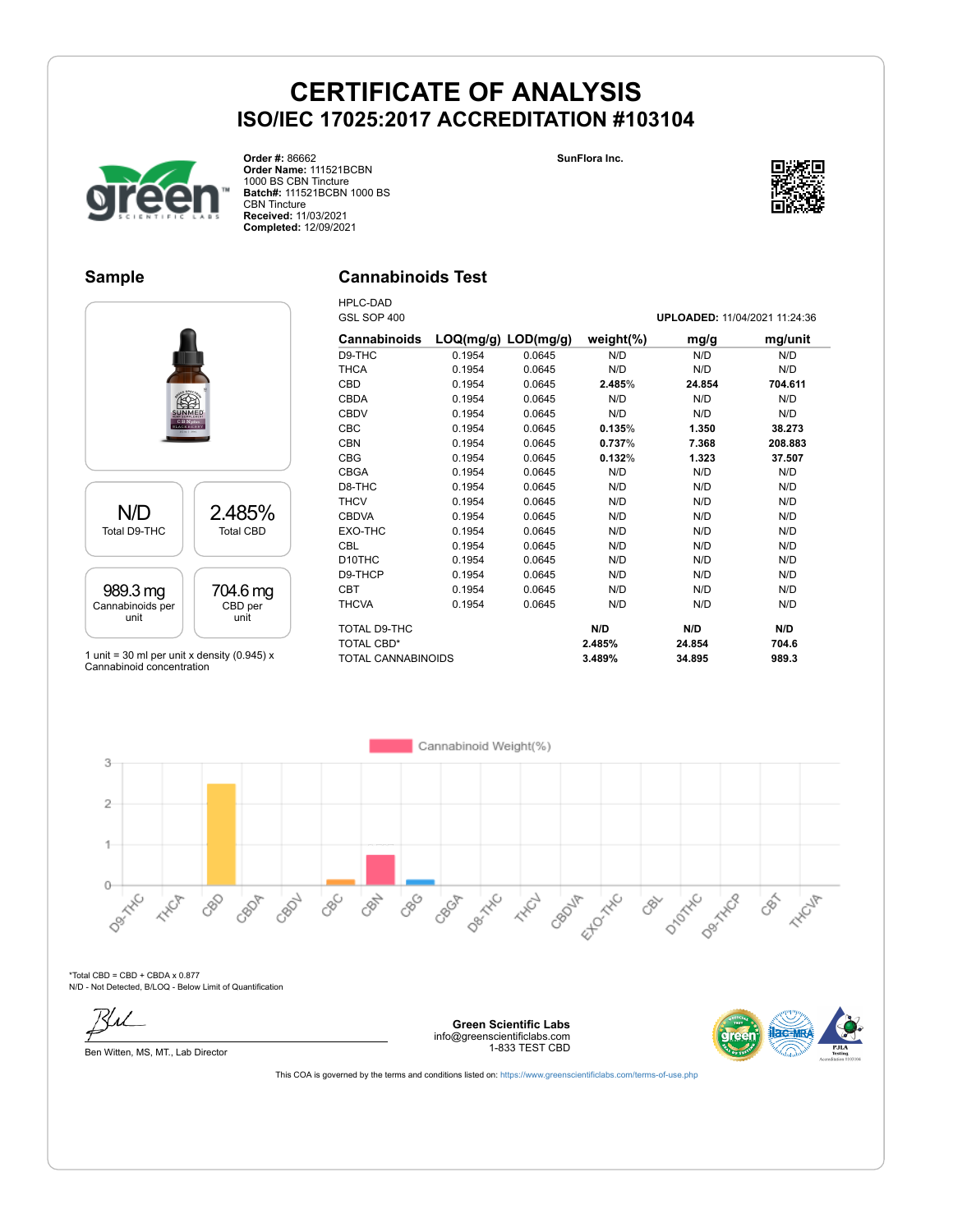GSL SOP 404

**Uploaded:** 11/04/2021 20:19:44



**Order #:** 86662 **Order Name:** 111521BCBN 1000 BS CBN Tincture **Batch#:** 111521BCBN 1000 BS CBN Tincture **Received:** 11/03/2021 **Completed:** 12/09/2021

**SunFlora Inc.**



## **TERPENES: TOTAL (0.466%)**

GC-FID

| Terpene                   | Results (%) | LOQ (%) | $LOD$ $(\%)$ |
|---------------------------|-------------|---------|--------------|
| 3-CARENE                  | N/D         | 0.003%  | 0.001%       |
| A-BISABOLOL               | 0.247%      | 0.003%  | 0.001%       |
| A-CEDRENE                 | N/D         | 0.003%  | 0.001%       |
| A-HUMULENE                | N/D         | 0.003%  | 0.001%       |
| A-PINENE                  | 0.010%      | 0.003%  | 0.001%       |
| A-TERPINENE               | N/D         | 0.003%  | 0.001%       |
| <b>B-MYRCENE</b>          | B/LOQ       | 0.003%  | 0.001%       |
| <b>B-PINENE</b>           | 0.005%      | 0.003%  | 0.001%       |
| BORNEOL (MIX OF ISOMERS)  | 0.004%      | 0.003%  | 0.001%       |
| <b>CAMPHENE</b>           | 0.040%      | 0.003%  | 0.001%       |
| CAMPHOR (MIX OF ISOMERS)  | N/D         | 0.003%  | 0.001%       |
| CARYOPHYLLENE OXIDE       | 0.004%      | 0.003%  | 0.001%       |
| <b>CEDROL</b>             | N/D         | 0.003%  | 0.001%       |
| <b>CIS-NEROLIDOL</b>      | N/D         | 0.003%  | 0.001%       |
| <b>CIS-OCIMENE</b>        | 0.006%      | 0.003%  | 0.001%       |
| ENDO-FENCHYL ALCOHOL      | N/D         | 0.003%  | 0.001%       |
| <b>EUCALYPTOL</b>         | 0.003%      | 0.003%  | 0.001%       |
| FENCHONE (MIX OF ISOMERS) | N/D         | 0.003%  | 0.001%       |
| <b>GAMMA-TERPINENE</b>    | N/D         | 0.003%  | 0.001%       |

| Terpene                    | Results (%) | LOQ (%) | $LOD$ $(\%)$ |
|----------------------------|-------------|---------|--------------|
| <b>GERANIOL</b>            | N/D         | 0.003%  | 0.001%       |
| <b>GERANYL ACETATE</b>     | 0.003%      | 0.003%  | 0.001%       |
| GUAIOL                     | N/D         | 0.003%  | 0.001%       |
| HEXAHYDROTHYMOL            | 0.010%      | 0.003%  | 0.001%       |
| <b>ISOBORNEOL</b>          | N/D         | 0.003%  | 0.001%       |
| <b>ISOPULEGOL</b>          | N/D         | 0.003%  | 0.001%       |
| <b>LIMONENE</b>            | 0.003%      | 0.003%  | 0.001%       |
| LINALOOL                   | 0.107%      | 0.003%  | 0.001%       |
| <b>NEROL</b>               | N/D         | 0.003%  | 0.001%       |
| P-MENTHA-1, 5-DIENE        | N/D         | 0.003%  | 0.001%       |
| PULEGONE (+)               | N/D         | 0.003%  | 0.001%       |
| <b>SABINENE HYDRATE</b>    | N/D         | 0.003%  | 0.001%       |
| TERPINEOL (MIX OF ISOMERS) | 0.005%      | 0.003%  | 0.001%       |
| <b>TERPINOLENE</b>         | N/D         | 0.003%  | 0.001%       |
| TRANS-CARYOPHYLLENE        | 0.008%      | 0.003%  | 0.001%       |
| TRANS-NEROLIDOL            | N/D         | 0.003%  | 0.001%       |
| TRANS-OCIMENE              | 0.010%      | 0.003%  | 0.001%       |
| VALENCENE                  | N/D         | 0.003%  | 0.001%       |

### **Top Terpenes Results:**





Ben Witten, MS, MT., Lab Director

**Green Scientific Labs** info@greenscientificlabs.com 1-833 TEST CBD

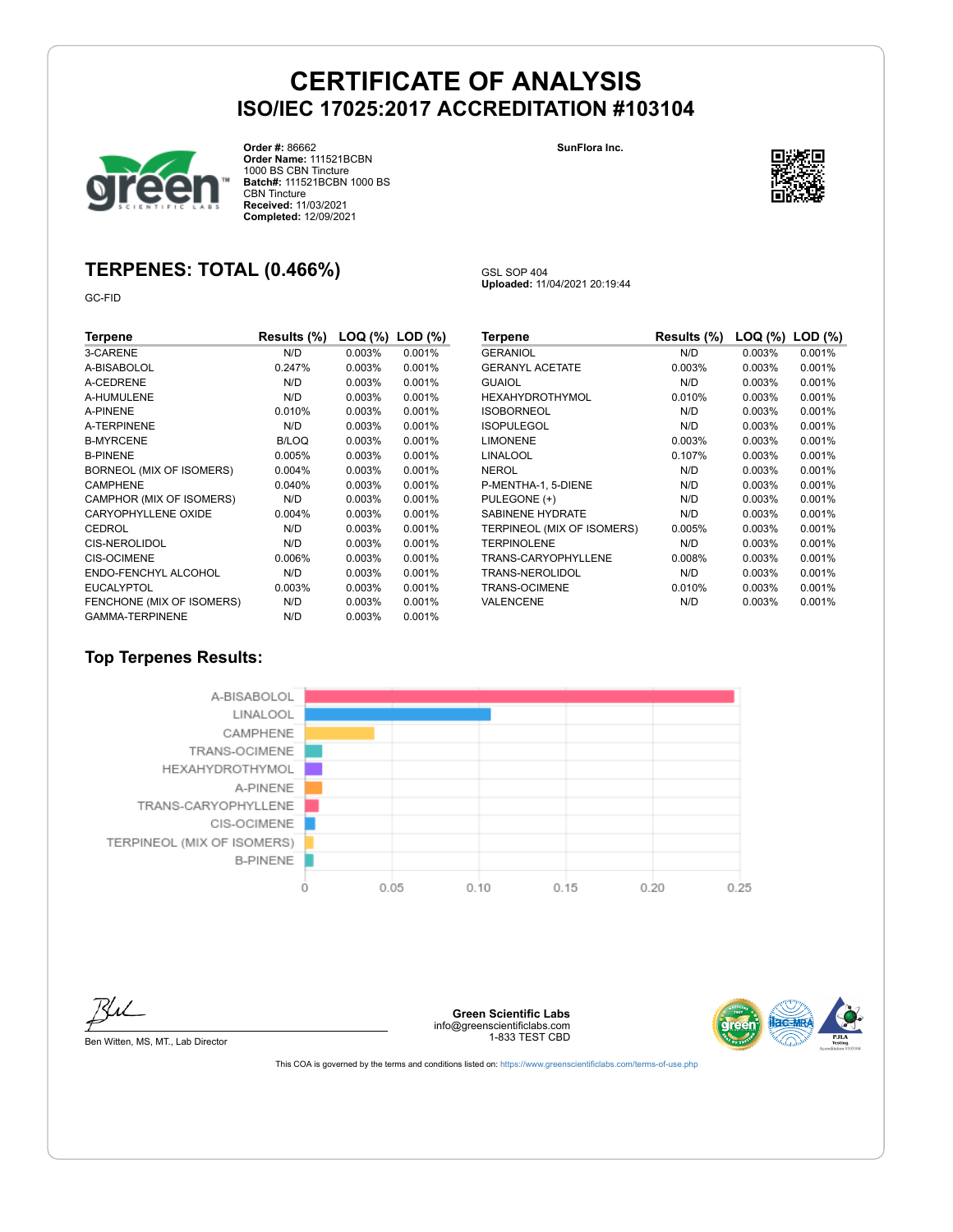

**Order #:** 86662 **Order Name:** 111521BCBN 1000 BS CBN Tincture **Batch#:** 111521BCBN 1000 BS CBN Tincture **Received:** 11/03/2021 **Completed:** 12/09/2021

**SunFlora Inc.**

**Pesticide Action Level**



## **PESTICIDE ANALYSIS:**

GC-MS/MS

GSL SOP 401 **PREPARED:** 11/03/2021 19:12:06 **UPLOADED:** 11/05/2021 13:42:30

| Pesticide           | <b>Action Level</b><br>(ppm) | Results<br>(ppm) | LOQ<br>(ppm) | LOD<br>(ppm) |
|---------------------|------------------------------|------------------|--------------|--------------|
| CAPTAN              | 3.000                        | N/D              | 0.100        | 0.010        |
| CHLORDANE           | 0.100                        | N/D              | 0.100        | 0.010        |
| <b>CHLORFENAPYR</b> | 0.100                        | N/D              | 0.100        | 0.010        |
| <b>COUMAPHOS</b>    | 0.100                        | N/D              | 0.100        | 0.010        |
| LC-MS/MS            |                              |                  |              |              |

| Pesticide               | <b>Action Level Results LOQ LOD</b> |                         |       |         |
|-------------------------|-------------------------------------|-------------------------|-------|---------|
|                         | (ppm)                               | $(ppm)$ $(ppm)$ $(ppm)$ |       |         |
| CYFLUTHRIN              | 1.000                               | N/D                     | 0.100 | . 0 010 |
| <b>CYPERMETHRIN</b>     | 1.000                               | N/D                     | 0.100 | 0 010   |
| PENTACHLORONITROBENZENE | 0.200                               | N/D                     | 0.100 | 0 010   |

**Results (ppm)**

**LOQ (ppm)**

**LOD (ppm)**

**(ppm)**

| <b>Pesticide</b>           | <b>Action Level</b> | <b>Results</b> | LOQ   | LOD   |
|----------------------------|---------------------|----------------|-------|-------|
|                            | (ppm)               | (ppm)          | (ppm) | (ppm) |
| <b>ABAMECTIN B1A</b>       | 0.300               | N/D            | 0.005 | 0.005 |
| <b>ACEPHATE</b>            | 3.000               | N/D            | 0.005 | 0.001 |
| <b>ACEQUINOCYL</b>         | 2.000               | N/D            | 0.005 | 0.005 |
| <b>ACETAMIPRID</b>         | 3.000               | N/D            | 0.005 | 0.005 |
| <b>ALDICARB</b>            | 0.100               | N/D            | 0.005 | 0.005 |
| <b>AZOXYSTROBIN</b>        | 3.000               | N/D            | 0.005 | 0.001 |
| <b>BIFENAZATE</b>          | 3.000               | N/D            | 0.005 | 0.001 |
| <b>BIFENTHRIN</b>          | 0.500               | N/D            | 0.005 | 0.005 |
| <b>BOSCALID</b>            | 3.000               | N/D            | 0.005 | 0.005 |
| CARBARYL                   | 0.500               | N/D            | 0.005 | 0.001 |
| CARBOFURAN                 | 0.100               | N/D            | 0.005 | 0.001 |
| <b>CHLORANTRANILIPROLE</b> | 3.000               | N/D            | 0.005 | 0.005 |
| <b>CHLORMEQUAT</b>         | 3.000               | N/D            | 0.250 | 0.100 |
| <b>CHLORIDE</b>            |                     |                |       |       |
| <b>CHLORPYRIFOS</b>        | 0.100               | N/D            | 0.005 | 0.005 |
| <b>CLOFENTEZINE</b>        | 0.500               | N/D            | 0.005 | 0.005 |
| <b>DAMINOZIDE</b>          | 0.100               | N/D            | 0.005 | 0.001 |
| <b>DIAZINON</b>            | 0.200               | N/D            | 0.005 | 0.005 |
| <b>DICHLORVOS</b>          | 0.100               | N/D            | 0.005 | 0.001 |
| <b>DIMETHOATE</b>          | 0.100               | N/D            | 0.005 | 0.001 |
| <b>DIMETHOMORPH</b>        | 3.000               | N/D            | 0.005 | 0.001 |
| <b>ETHOPROPHOS</b>         | 0.100               | N/D            | 0.005 | 0.001 |
| <b>ETOFENPROX</b>          | 0.100               | N/D            | 0.005 | 0.005 |
| <b>ETOXAZOLE</b>           | 1.500               | N/D            | 0.050 | 0.005 |
| <b>FENHEXAMID</b>          | 3.000               | N/D            | 0.005 | 0.001 |
| <b>FENOXYCARB</b>          | 0.100               | N/D            | 0.005 | 0.005 |
| <b>FENPYROXIMATE</b>       | 2.000               | N/D            | 0.005 | 0.005 |
| <b>FIPRONIL</b>            | 0.100               | N/D            | 0.005 | 0.005 |
| <b>FLONICAMID</b>          | 2.000               | N/D            | 0.025 | 0.005 |
| <b>FLUDIOXONIL</b>         | 3.000               | N/D            | 0.005 | 0.005 |
| <b>HEXYTHIAZOX</b>         | 2.000               | N/D            | 0.005 | 0.005 |

| <b>IMAZALIL</b>        | 0.100 | N/D | 0.005 | 0.001 |  |
|------------------------|-------|-----|-------|-------|--|
| <b>IMIDACLOPRID</b>    | 3.000 | N/D | 0.005 | 0.001 |  |
| <b>KRESOXIM-METHYL</b> | 1.000 | N/D | 0.005 | 0.005 |  |
| <b>MALATHION</b>       | 2.000 | N/D | 0.005 | 0.001 |  |
| METALAXYL              | 3.000 | N/D | 0.005 | 0.001 |  |
| <b>METHIOCARB</b>      | 0.100 | N/D | 0.005 | 0.001 |  |
| <b>METHOMYL</b>        | 0.100 | N/D | 0.005 | 0.001 |  |
| <b>MEVINPHOS</b>       | 0.100 | N/D | 0.005 | 0.001 |  |
| <b>MYCLOBUTANIL</b>    | 3.000 | N/D | 0.005 | 0.005 |  |
| <b>NALED</b>           | 0.500 | N/D | 0.005 | 0.001 |  |
| OXAMYL                 | 0.500 | N/D | 0.005 | 0.001 |  |
| <b>PACLOBUTRAZOL</b>   | 0.100 | N/D | 0.005 | 0.005 |  |
| <b>PERMETHRINS</b>     | 1.000 | N/D | 0.005 | 0.005 |  |
| <b>PHOSMET</b>         | 0.200 | N/D | 0.005 | 0.001 |  |
| <b>PIPERONYL</b>       | 3.000 | N/D | 0.005 | 0.005 |  |
| <b>BUTOXIDE</b>        |       |     |       |       |  |
| <b>PRALLETHRIN</b>     | 0.400 | N/D | 0.005 | 0.005 |  |
| <b>PROPICONAZOLE</b>   | 1.000 | N/D | 0.010 | 0.005 |  |
| <b>PROPOXUR</b>        | 0.100 | N/D | 0.005 | 0.001 |  |
| <b>PYRETHRINS</b>      | 1.000 | N/D | 0.005 | 0.001 |  |
| <b>PYRIDABEN</b>       | 3.000 | N/D | 0.005 | 0.005 |  |
| <b>SPINETORAM</b>      | 3.000 | N/D | 0.005 | 0.005 |  |
| SPINOSAD               | 3.000 | N/D | 0.005 | 0.005 |  |
| <b>SPIROMESIFEN</b>    | 3.000 | N/D | 0.005 | 0.001 |  |
| <b>SPIROTETRAMAT</b>   | 3.000 | N/D | 0.005 | 0.005 |  |
| <b>SPIROXAMINE</b>     | 0.100 | N/D | 0.005 | 0.001 |  |
| <b>TEBUCONAZOLE</b>    | 1.000 | N/D | 0.005 | 0.001 |  |
| <b>THIACLOPRID</b>     | 0.100 | N/D | 0.005 | 0.001 |  |
| <b>THIAMETHOXAM</b>    | 1.000 | N/D | 0.005 | 0.001 |  |
| <b>TRIFLOXYSTROBIN</b> | 3.000 | N/D | 0.005 | 0.005 |  |

N/D = Not Detected, A/LOQ = Above LOQ Level, B/LOQ = Below LOQ Level, B/LOD = Below LOD Level



Ben Witten, MS, MT., Lab Director

**Green Scientific Labs** info@greenscientificlabs.com 1-833 TEST CBD

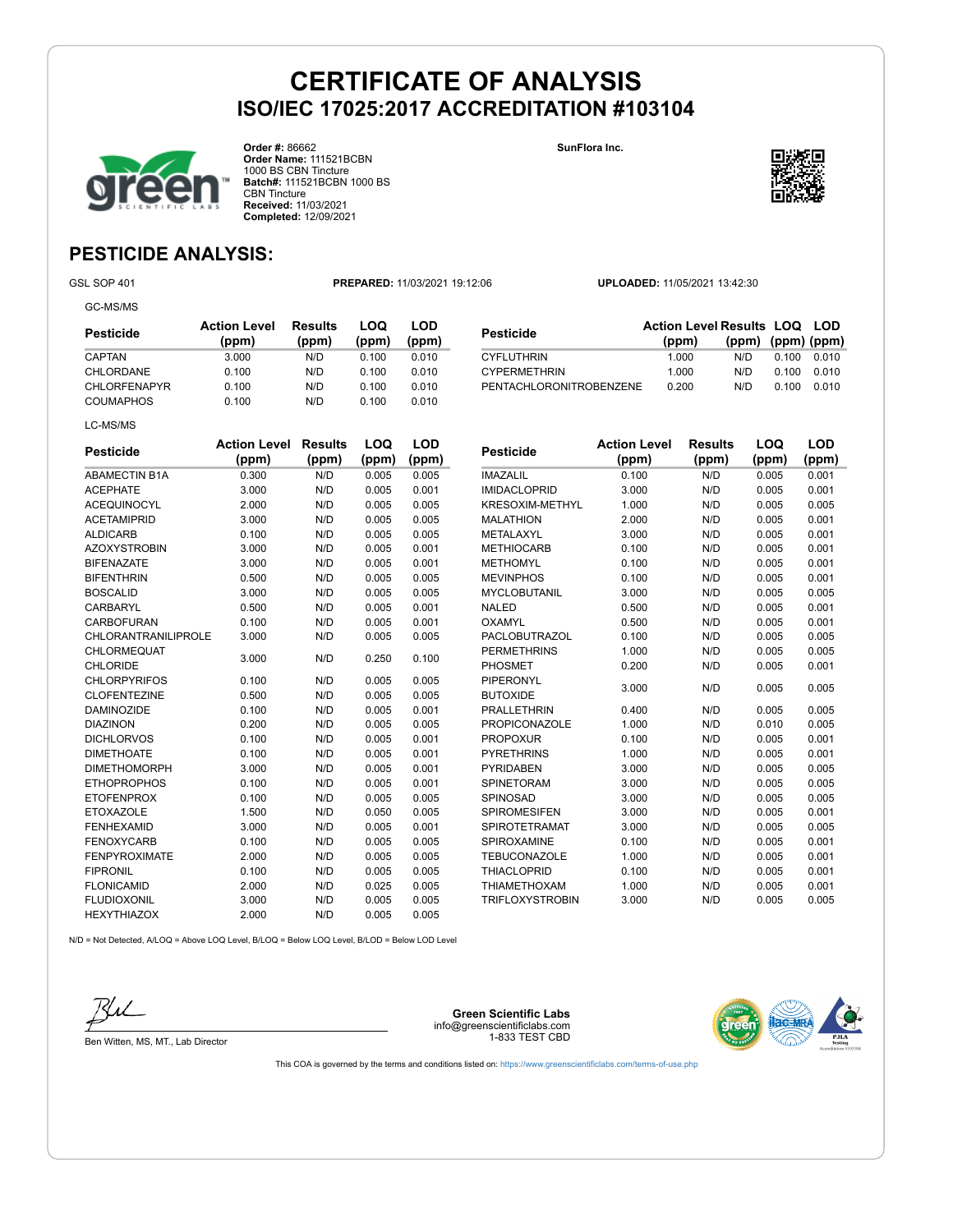



**Order #:** 86662 **Order Name:** 111521BCBN 1000 BS CBN Tincture **Batch#:** 111521BCBN 1000 BS CBN Tincture **Received:** 11/03/2021 **Completed:** 12/09/2021

**SunFlora Inc.**



### **RESIDUAL SOLVENTS:**

HS-GC-MS

GSL SOP 405

**Uploaded:** 11/05/2021 11:51:24

| <b>Residual Solvent</b>   | <b>Action Level (ppm)</b> | Results (ppm) | LOQ (ppm)      | LOD (ppm) |
|---------------------------|---------------------------|---------------|----------------|-----------|
| 1,1-DICHLOROETHENE        | 8                         | N/D           | 0.63           | 0.6       |
| 1,2- DICHLOROETHANE       |                           | N/D           | 0.12           | 0.012     |
| 1,2-DICHLOROETHENE        | 5                         | N/D           | 0.73           | 0.09      |
| <b>ACETONE</b>            | 5,000                     | N/D           | 140            | 9         |
| <b>ACETONITRILE</b>       | 410                       | N/D           | 25             | 0.72      |
| <b>BENZENE</b>            |                           | N/D           |                | 0.6       |
| <b>BUTANE</b>             | 5,000                     | N/D           | 50             | 48        |
| <b>CHLOROFORM</b>         |                           | N/D           |                | 0.5       |
| <b>ETHANOL</b>            | 5,000                     | 220           | 140            | 12        |
| ETHYL ACETATE             | 5,000                     | N/D           | 140            | 2.4       |
| ETHYL ETHER               | 5,000                     | N/D           | 140            | 6         |
| <b>ETHYLENE OXIDE</b>     |                           | N/D           | $\overline{2}$ | 0.6       |
| <b>ISOPROPYL ALCOHOL</b>  | 5,000                     | N/D           | 140            | 3         |
| <b>METHANOL</b>           | 3,000                     | N/D           | 100            | 6         |
| <b>METHYLENE CHLORIDE</b> | 125                       | N/D           | 1.5            | 1.5       |
| N-HEPTANE                 | 5,000                     | N/D           | 140            | 6         |
| N-HEXANE                  | 290                       | N/D           | 18             | 0.06      |
| <b>PENTANE</b>            | 5,000                     | N/D           | 140            | 9         |
| <b>PROPANE</b>            | 5,000                     | N/D           | 30             | 30        |
| <b>TOLUENE</b>            | 890                       | N/D           | 53             | 0.9       |
| <b>TRICHLOROETHENE</b>    |                           | N/D           |                | 0.3       |
| <b>XYLENES</b>            | 150                       | N/D           | 130            | 1.8       |

Bu

Ben Witten, MS, MT., Lab Director

**Green Scientific Labs** info@greenscientificlabs.com 1-833 TEST CBD

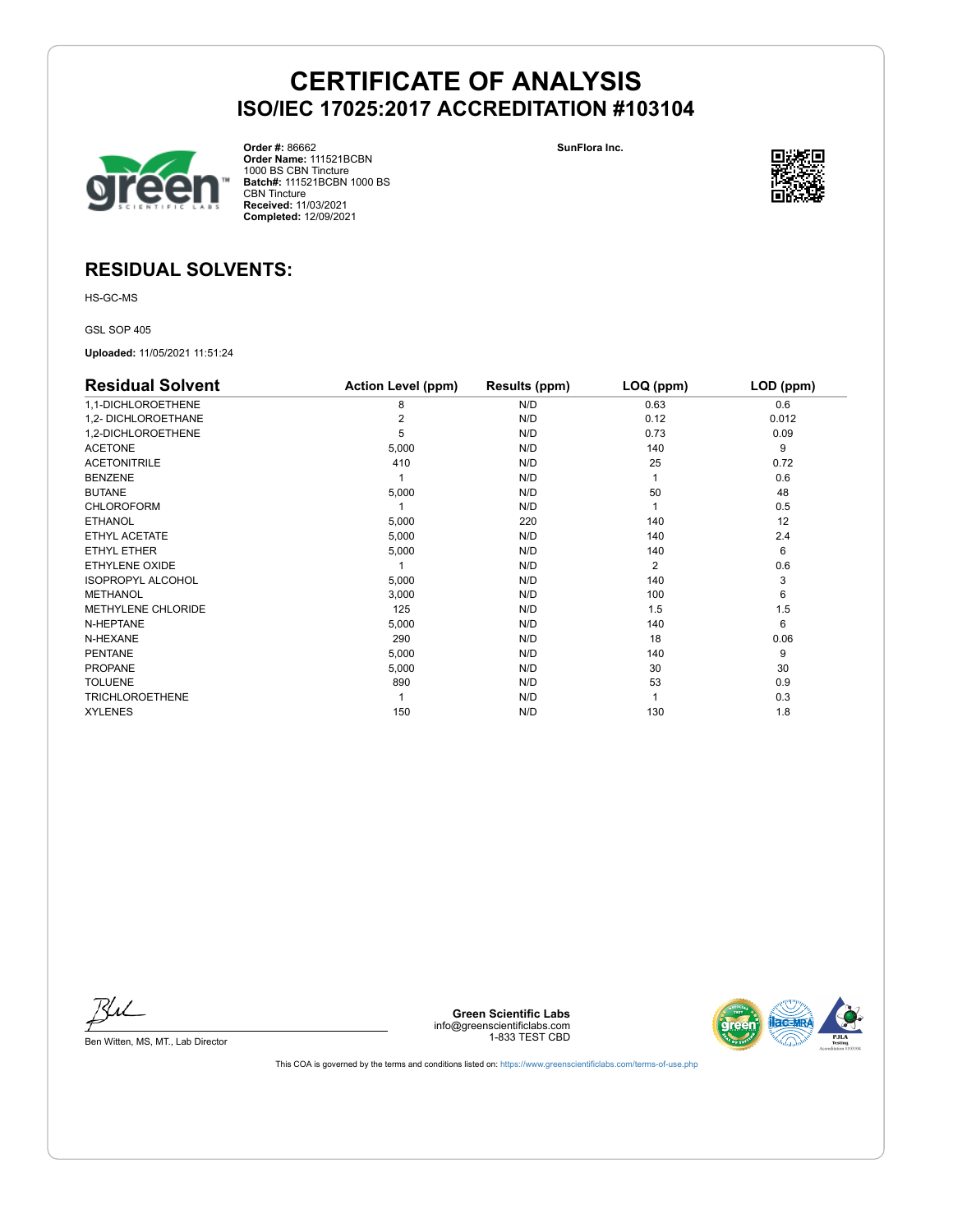

**Order #:** 86662 **Order Name:** 111521BCBN 1000 BS CBN Tincture **Batch#:** 111521BCBN 1000 BS CBN Tincture **Received:** 11/03/2021 **Completed:** 12/09/2021

**SunFlora Inc.**



**Microbial Analysis: Microbial Analysis** GSL SOP 406

**Uploaded:** 11/05/2021 19:42:34

## **MICROBIAL ANALYSIS:**

| Test                   | <b>SOP</b> | <b>Test Method</b> | Device Used       | Allowable Criteria | <b>Actual Result</b> |
|------------------------|------------|--------------------|-------------------|--------------------|----------------------|
| TOTAL YEAST AND MOLD   | 406.01     | USP 61/62+         | <b>ARIAMX PCR</b> | 1000               | < 1.000 CFU/G        |
| LISTERIA MONOCYTOGENES | 406.01     |                    | <b>ARIAMX PCR</b> | PRESENCE/ABSENT    | NOT DETECTED         |
|                        | 406.01     | USP 61/62+         | <b>ARIAMX PCR</b> | DETECT/NOT         | NOT DETECTED         |
| STEC E. COLI*          |            |                    |                   | <b>DETECTED</b>    |                      |
| PATHOGENIC E. COLI     | 406.01     | USP 61/62+         | <b>ARIAMX PCR</b> | DETECT/NOT         | NOT DETECTED         |
|                        |            |                    |                   | <b>DETECTED</b>    |                      |
| SALMONELLA*            | 406.01     | USP 61/62+         | ARIAMX PCR        | DETECT/NOT         | NOT DETECTED         |
|                        |            |                    |                   | <b>DETECTED</b>    |                      |

† USP 61 (enumeration of bacteria TAC, TYM, and ENT/Coliform), USP 62 (identifying specific species E.coli Aspergillus etc) \* STEC and Salmonella run as Multiplex

\*\* CFU/g Calculation based on MIP/Extract matrix

Bu

Ben Witten, MS, MT., Lab Director

**Green Scientific Labs** info@greenscientificlabs.com 1-833 TEST CBD